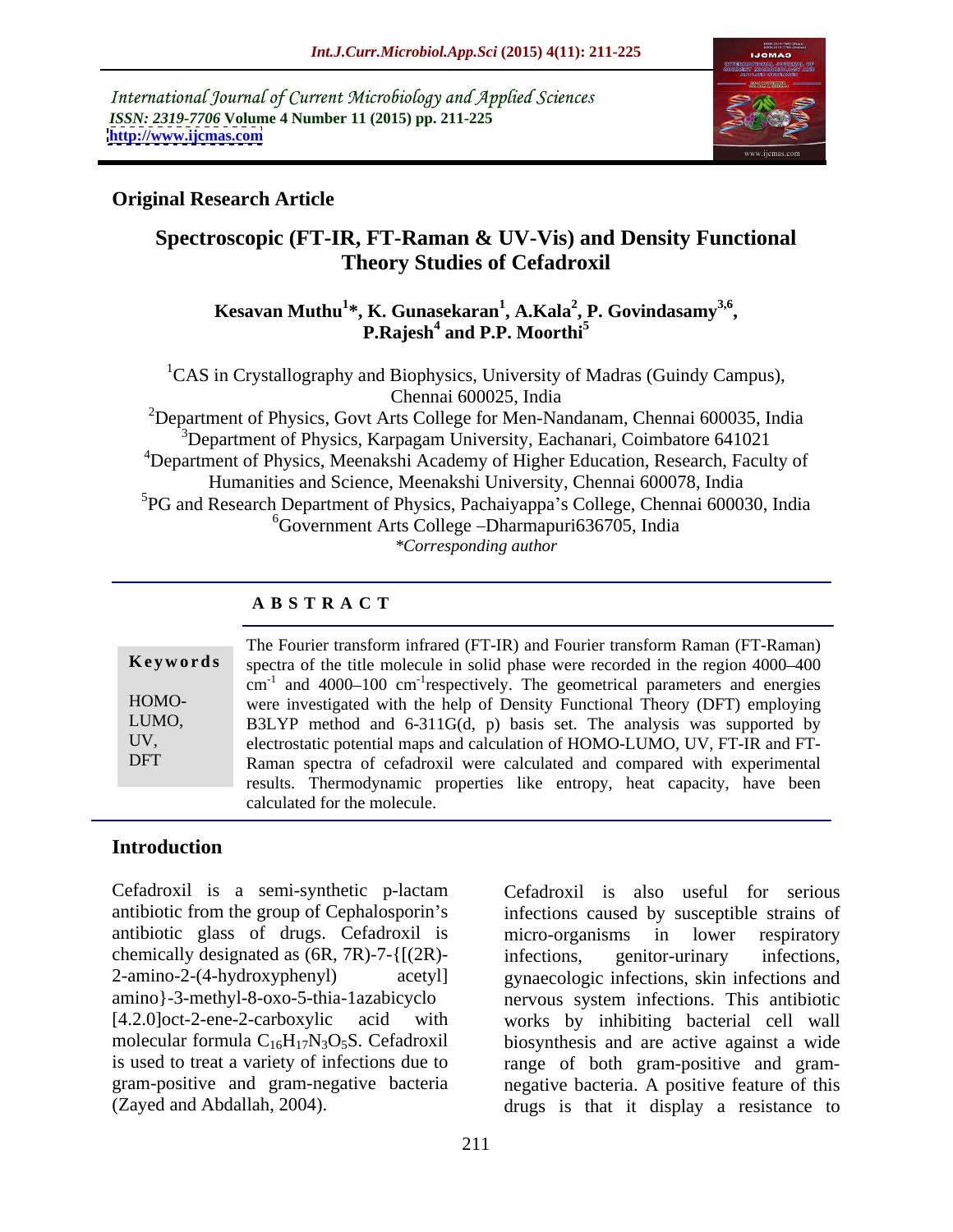Most of the antibiotics, including cefadroxil, and their decomposition products contain electron donor groups that can bind naturally-occurring metal ions in vivo. Metal ions form chelates with these antibiotics and The compound cefadroxil under reduce their intestinal absorption. It was investigation was obtained from the reported that cefadroxil can form complexes with different metal ions (Zayed and purity of 99% and it was subjected for the Abdallah, 2004; Mrozek-Lyszczek*,* 2004). The interaction between cefadroxil and different metal ions was characterized by spectra of cefadroxil was recorded in the capillary electrophoresis (Auda *et al.*, 2009). region 4000–400 cm<sup>-1</sup> at a resolution of  $\pm 1$ Pharmacological studies in adults have cm<sup>-1</sup> using BRUKER IFS-66V Fourier demonstrated that cefadroxil is more slowly transform spectrometer equipped with a absorbed and has lower peak serum MCT detector, a KBr beam splitter and concentrations, longer serum half-life global source. The FT-Raman spectrum was values, and slower urinary excretion than recorded withFRA-106 Raman accessories cephalexin when given in equivalent doses in the region  $4000-100$  cm<sup>-1</sup>Nd: YAG laser (Hartstein *et al.*, 1977; Pfeffer *et al.*, 1977). operating at 200mWpowers with 1064 nm<br>Substantial concentrations of cefadroxil are excitation was used as a source. The UV– present in urine for at least 12 h after Visible absorption spectrum of the sample

Literature survey reveals that so far there is no complete experimental and theoretical study for the title compound cefadroxil. In this work, we mainly focus on the detailed spectral, vibrational assignments and The molecular geometry optimization and thermodynamic properties based on the vibrational frequency calculations were experimental Fourier transform infrared carried out for cefadroxil, using GAUSSIAN (FT-IR) and Fourier transform Raman (FT-<br>03W software package (Frisch et al., 2004), Raman) spectra as well as DFT/B3LYP Becke's three parameter exchange calculations for cefadroxil. Conformational functional (B3) (Becke, 1992, 1993) and analysis is the examination of the position of combination with the correlation functional a molecule and the energy changes it of Lee, Yang and Parr (LYP) (Lee *et al.,* HOMO and LUMO analysis has been used 1988) with standard 6-311G(d,p) basis set. to elucidate the information regarding the The potential energy distribution (PED) was charge transfer within the molecule. Finally, calculated to each corresponding observed the UV-Vis spectra and the electronic frequency using VEDA 4 program (Jamroz, absorption properties were explained and 2004) and it shows the reliability and illustrated from the frontier molecular accuracy of the spectral analysis. The atomic orbitals. Here, the calculated results have charge, electric dipole moment, HOMO, been reported in the text. The experimental LUMO and other thermodynamic

penicillinases and useful to treat infections and theoretical results supported each other that are resistant to penicillin derivatives. and the calculations are valuable for providing insight into the vibrational spectra and molecular properties.

### **Experimental details**

administration of a 500-mg dose. was recorded using a Shimadzu UV-1800 The compound cefadroxil under investigation was obtained from the Lancaster Chemical Company of UK with various spectral measurements. In room temperature the Fourier transform infrared at a resolution of  $\pm 1$ using BRUKER IFS-66V Fourier <sup>-1</sup>Nd: YAG laser operating at 200mWpowers with 1064 nm excitation was used as a source. The UV PC, UV-Vis spectrophotometer in the range 200 400 nm using water as solvent.

### **Methods of analysis**

03W software package (Frisch *et al.*, 2004),<br>Becke's three parameter exchange LUMO and other thermodynamic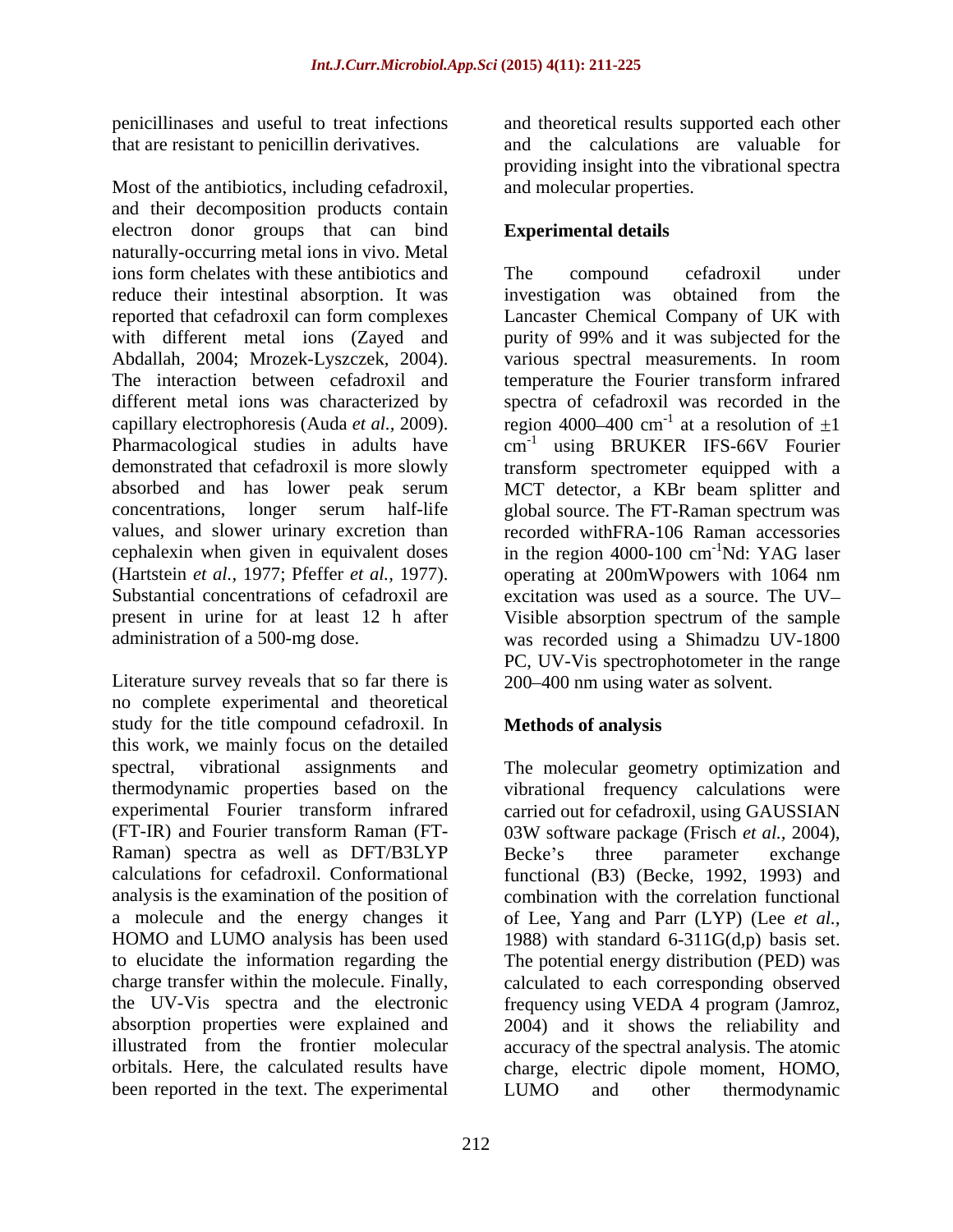parameters were also calculated the crystal structure of the exact title theoretically. Finally, the calculated normal compound is not available as yet, the mode of vibrational frequencies will provide optimized structure can only be compared the thermodynamic properties through the principle of statistical mechanics.

### **Geometrical parameters**

method. The optimized molecular structure level with the 6-311G(d,p) basis set are reactive sites for electrophilic and  $S_5$  (1.8528A $\degree$ ) and smaller value of bond 1.8528Å due to the presence of electron because of electron donating nature of in figure 2. methyl group. The magnitudes of the C-C bond lengths on benzene ring are ranged from 1.3892° to 1.3984A at B3LYP level, which is longer than double bond length of To understand the electronic transitions  $(C=C)$  but shorter than that of the single  $C-$ C bond length  $(1.5666A^{\circ})$ . While the  $311G$  (d,p) level of theory has been used introduction of the substituent groups based on optimised geometry and only the (hydroxyl and tertiary methyl group) causes molecule with singlet-singlet strong slight difference between them, it may be oscillators is reported. The experimental due to the satiric repulsion between  $\lambda_{\text{max}}$  values are obtained from the UV–Vis hydroxyl and methyl group. The CCC bond spectrum recorded in methanol solvent is angles in the benzene ring slightly distorted shown in figure 3 depicts the observed UV from the hexagonal geometry was revealed Vis spectrum of cefadroxil molecule. The by the bond angle  $C_{18}$ - $C_{19}$ - $C_{20}$  (121.59°). As calculations were also carried out with

with other similar systems.

### **Molecular electrostatic potential**

In order to find the most optimized very useful in research of molecular geometry, the energies were carried out for structure with its physicochemical property cefadroxil using B3LYP/6-311G (d,p) relationship.MEP is very useful in studying of cefadroxil calculated by DFT-B3LYP activity (Monasterios *et al.,* 2006)*.*To predict listed in the table 1 in accordance with the nucleophile attack for the investigated atom numbering scheme given in figure 1. compound, molecular electrostatic potential The calculated bond lengths and bond angles (MEP) was calculated at B3LYP/6-311G of cefadroxil as shown in table 1. It is seen (d,p) optimized geometries. Red and blue that B3LYP level with 6-311G(d,p) basis set areas in the MEP map refer to the electronin general estimate same value of some bond rich and electron-poor regions, respectively, angle, bond length and dihedral angles. The whereas the green colour signifies the optimized calculated bond lengths $C_4$ -S<sub>5</sub>, S<sub>5</sub>- neutral electrostatic potential. The MEP  $C_6$  are larger and  $O_{24}$ -H<sub>40</sub> are shorter. Further surface provides necessary information the result of our calculations very high bond about the reactive sites. Potential increases length strong bond which is found to be  $C_4$ - in the orderred  $\lt$  orange  $\lt$ yellow $\lt$  green  $\lt$ length weak bond  $O_{24}$ -H<sub>40</sub> (0.9628A°). In range between  $-0.058$ a.u. (deepest red) cefadroxil, the bond length of  $C_4$ - $S_5$  is to 0.046a.u. (deepest blue) in compound, donating nature of methyl group. The bond and red indicates the strongest repulsion. angle  $C_7 - C_8 - O_{12}$  (136.73Å) of cefadroxil The MEP diagram of cefadroxilis is shown Molecular electrostatic potential (MEP) is the relation between the structure and reactive sites for electrophilic and blue. The colour code of these maps is in the where blue indicates the strongest attraction in figure 2*.*

### **UV-visible spectral analysis**

inCefadroxil molecule,TD-DFT/B3LYP/6molecule with singlet singlet strong  $_{\text{max}}$  values are obtained from the UV-Vis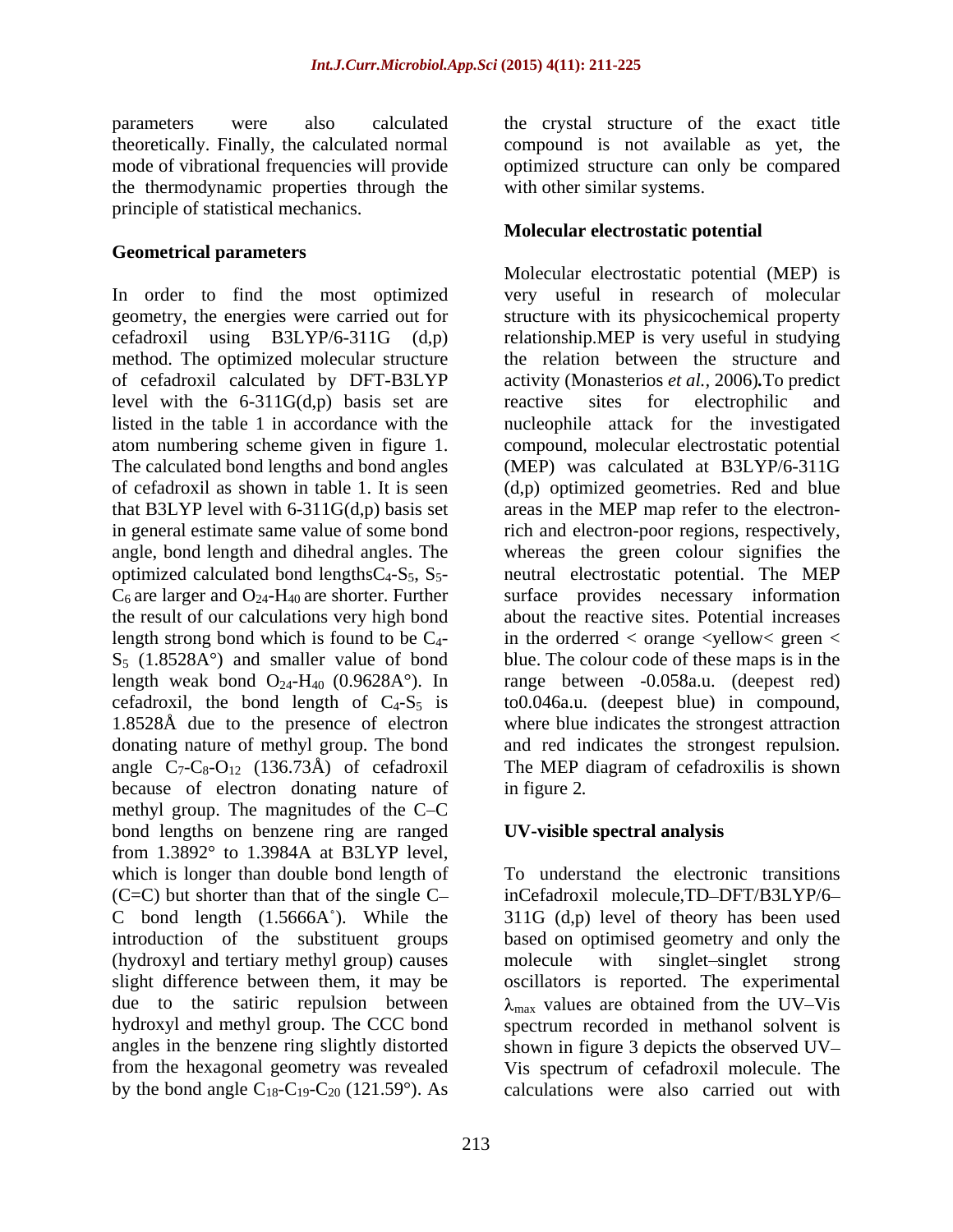methanol solvent effect. The calculated absorption wavelengths  $(\lambda_{\text{max}})$ , experimental wavelengths,electron transition energies in the isolated gas phase and in methanol solvent are listed in table 2*.* Strong absorption peak observed at 273.22(in gas transition respectively (Rajesh *et al.,* 2014). As concluded from the UV-Vis table 2, the from HOMO $\rightarrow$ LUMO (69%) and H-1- $>LUMO$  (63%), H-1- $>L+1$  (-20%), H- $>L$ (22%)with contribution. The observed transition from HOMO $\rightarrow$ LUMO is n  $\rightarrow \pi^*$ 

The Mulliken atomic charges were increases. The correlation equations between calculated by determining the electron population of each atom as defined by the basis function [Fliszar *et al.,* 1983; Jug *et al.,* 1991]. The Mulliken atomic charges of Cefadroxil molecule calculated by properties are 0.9996, 0.9994 and 0.9995, B3LYP/6-311G (d,p) basis set. Calculation of effective atomic charges plays an important role in the application of quantum chemical calculations to molecular systemswas shown in figure 4. The results of  $C_{p,m}^{\qquad o} = -7.307 + 0.10214 \text{ T} + 1.9217 \times 10^{-4} \text{ T}^2$ the calculated charges at B3LYP/6-311G  $(\overline{R}^2 = 0.9996)$ (d,p) is listed in table 3. The charges  $S_m^o = 39.2300 + 0.6579$  T-2.5157  $\times$  10<sup>-4</sup> T<sup>2</sup> depending on basis set are changed due to  $(R^2 = 0.9994)$ polarizability. The H<sub>26</sub> and H<sub>42</sub> atoms have  $H_m^o = 271.028 + 0.8633$  T-2.3118  $\times 10^{-4}$  T<sup>2</sup> more positive charges than any other atoms.  $(R^2 = 0.9995)$ This is due to the presence of electro negativity of oxygen atoms and nitrogen All the thermodynamic data provide useful atoms the attracts of positive charge of hydrogen atoms from the oxygen and nitrogen atoms. The carbon and oxygen atoms are more negative charges than the thermodynamic functions and estimate the other atoms due to electron accepting directions of chemical reactions according to substitutions at that position in Cefadroxil. The result suggests that the atoms O, N and thermo chemical field. Notice: all

H atoms are electron acceptor and charge transfer takes place from O and N to H in Cefadroxil respectively.

### **Thermodynamic properties**

phase) nm and the experimental wavelength The values of thermodynamic parameters at 277nm and at 260.26nm (in methanol) is such as zero-point vibration energy, thermal caused by  $\pi \rightarrow \pi^*$  transitions and a weak energy, specific heat capacity, rotational band is observed at 235.18nm due to  $\pi \rightarrow \pi^*$  constants, entropy, and dipole moment of maximum absorption wavelength The standard thermodynamic functions such corresponding to the electronic transition as heat capacity, entropy and enthalpy are **Mulliken atomic charges** which is attributed to the enhancement of constants, entropy, and dipole moment of Cefadroxil by B3LYP/6-311G(d.p) and basis set are calculated and listed in table 4. calculated using perl script THERMO.PL (Irikura K K *et al.,* 2002) and are listed in table 4*.* As observed from the table 4, the values of  $C_P$ , H and S increase with the increase of temperature from 100 to 1000 K, the molecular vibration as the temperature heat capacity, entropy, enthalpy changes and temperatures are being fitted by quadratic formulas and the corresponding fitting factors  $(R^2)$  for these thermodynamic respectively. The corresponding fitting equations are as follows and the correlation graphs of those are shown in figure 5*.*

> $T^2$ 2  $(\dot{R}^2 = 0.9996)$  $T^2$ 2  $(R^2=0.9994)$ 2  $(R^2=0.9995)$

information to study the title compound. They compute the other thermodynamic energies according to the relationships of the second law of thermodynamics in thermo chemical field.Notice: all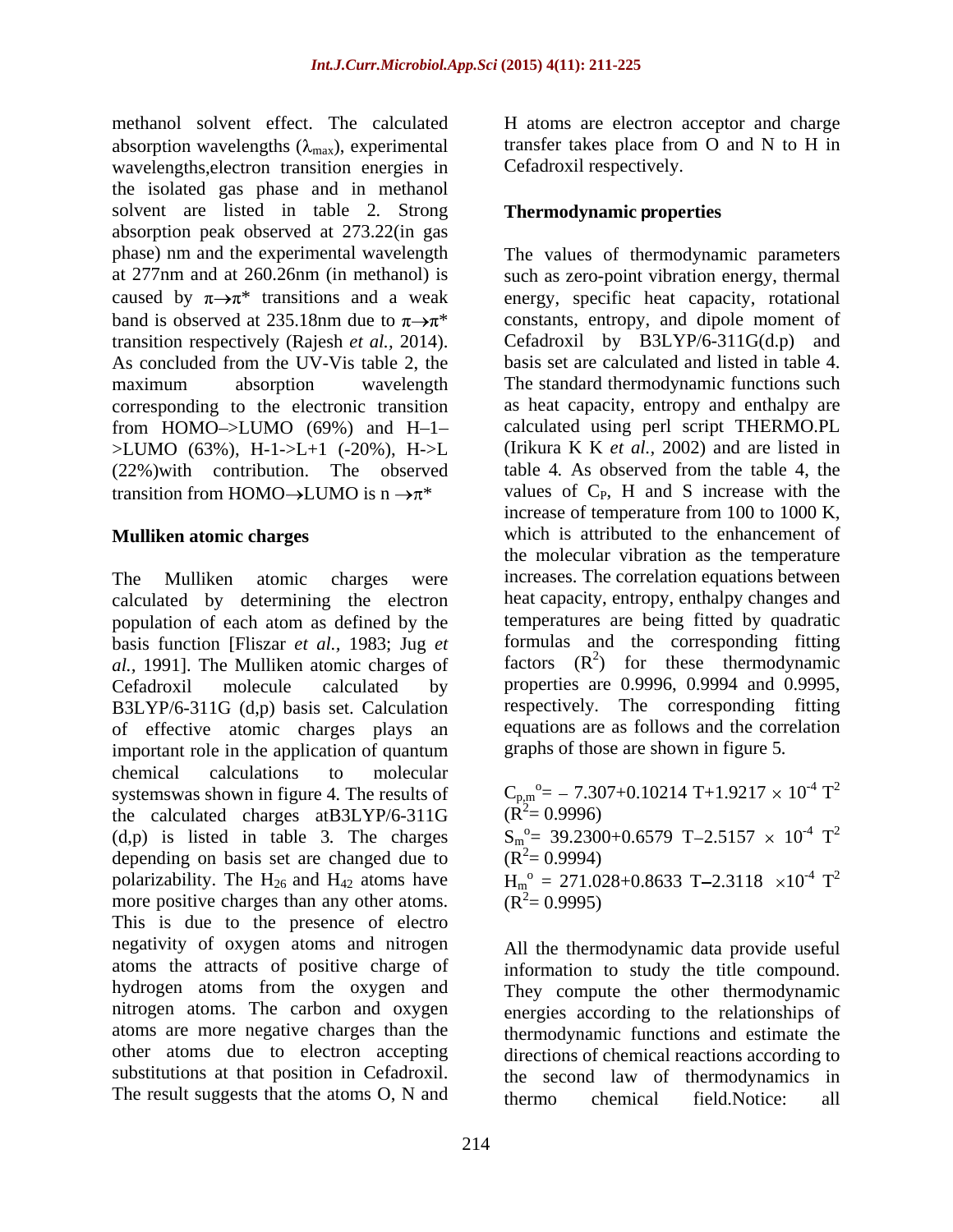Numerous organic molecules that containing *al.,* 1997). Recently, the energy gap between conjugated  $\pi$  electrons are characterized and  $\qquad$  HOMO and LUMO has been used to prove analyzed by means of vibrational the bioactivity from intermolecular charge spectroscopy(Ataly 2008; Vijayakumar transfer (ICT) (Padmaja *et al.,* 2009; 2008). In most cases, even in the absence of inversion symmetry, the strongest bands in the Raman spectrum are weak in the IR and LUMO in Cefadroxil, with its energy by spectrum and vice versa. But the B3LYP/ 6-311 G(d,p)method are shown in intermolecular charge transfer from the donor to accepter group thorough a single- gap of Cefadroxil calculated by B3LYP/6 double bond conjugated path can induce  $311 \text{ } G(d,p)$  methods. According to large variations of both the molecular dipole<br>moment and the molecular polarizability, energy band gap  $(\Delta E)$  of the molecule is moment and the molecular polarizability, energy band gap  $(\Delta E)$  of the molecule is making IR and Raman activity strong at the same time.The experimental spectroscopic actions described above is very well accounted by *B3LYP/6-311G (d,p)* calculations in  $\pi$  conjugated systems that predict remarkably large Raman and infrared intensities for the same normal modes (Pihlaja *et al.,* 1994). It is also vibrations, all are active in infrared and observed in title of molecule the bands in FT-IR spectrum have their counterparts in investigation possesses  $C_1$  point group Raman shows that the relative intensities in symmetry. IR and Raman spectra are comparable resulting from the electron cloud movement through  $\pi$  conjugated frame work from electron donor to electron acceptor groups. calculated vibrational frequencies, potential Highest occupied molecular orbital energy distribution (PED) and approximate (HOMO) and lowest unoccupiedmolecular descriptions of normal modes are listed in orbital (LUMO) are very significant parameters for quantum chemistry. Using introduced to modify the calculated these parameters we can determine the way, in which molecule interacts with other species hence, they are called the frontiers **O-H Vibration** orbital. HOMO can be thought the outermost orbital containing donor electrons and energy of the HOMO is directly related are appeared about 3400–3600 to the ionization potential. On the other hand LUMO can be thought the innermost orbital containing free places to accept electrons

thermodynamic calculations are done in gas and their energy is directly related to the phase and they could not be used in solution. electron affinity (Gece 2008).Energy gap **HOMO and LUMO analysis** the chemical reactivity and kinetic stability between HOMO and LUMO orbital describe of molecule (Lewis *et al.,* 1994; Uesugi *et*  Sagdinc *et al.,* 2009). The graphical structures of interaction between HOMO figure 6. The HOMO and LUMO energy 311 G(d,p) methods*.* According to B3LYP/6-311 G  $(d,p)$  calculation, about 4.4719 eV. Energy gap=  $4.4719$  eV,  $HOMO = 6.324$  eV,  $LUMO = 1.852$  eV.

### **Vibrational assignments**

The title molecule consists of 42 atoms, hence undergoes 120 normal modes of Raman spectra. The molecule under symmetry.

The experimental IR and Raman spectra are shown in figures.7 and 8, respectively. The table 5. Usually, scaling factors are introduced to modify the calculated frequency values.

### **O-H Vibration**

The O-H group stretching vibrations which are appeared about 3400–3600 cm -1 [Silverstein *et al.,* 2005]. The O-H group vibrations, especially stretching and out-of plane deformation are likely to be the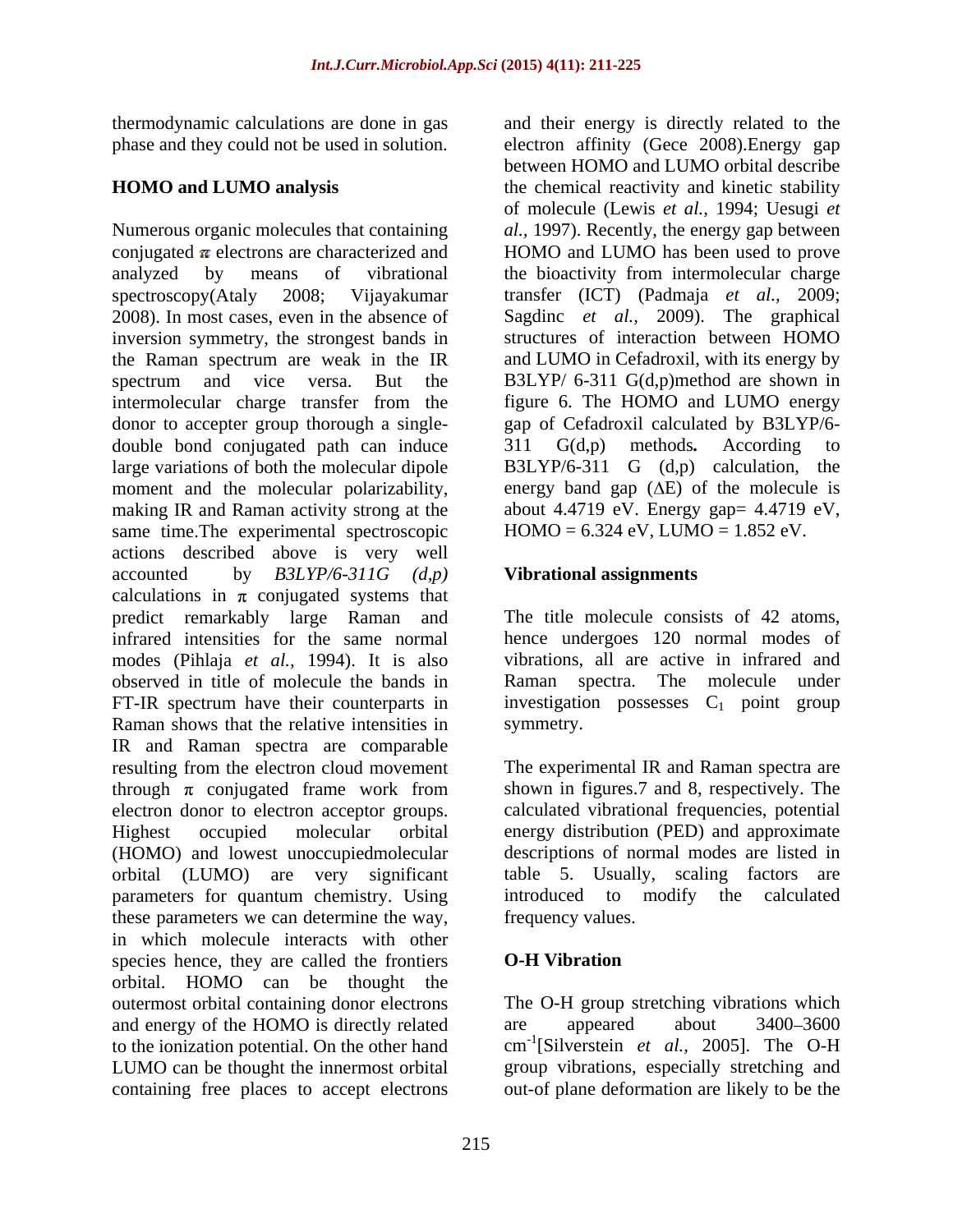most sensitive to the environment, so they **N-H Vibrations** show pronounced shifts in the spectra of the hydrogen-bonded species. In the IR spectra been calculated at  $3497 \text{cm}^{-1}$ .

The hydrogen atoms left around the ring in Cefadroxil give rise to C-H stretching, C-H in-plane bending and C-H out- of-plane C-O Vibration bending vibrations. The hetroatomic structure shows the presence of C-H Generally the C-O occurs in the region 1260 stretching vibrations in the region 3100- cm<sup>-1</sup> to 1000 cm<sup>-1</sup>[ Erdogdu *et al.*, 2010 and 3000cm-1 , which is the characteristic region Varsanyi, 1974]. In the present study, the for ready identification of C-H stretching bands observed at 1269 cm<sup>-1</sup>and 1233 cm<sup>-1</sup> vibrations [Sundaragaresan*et al.,* 2004], in this region, the bands are not affected at  $1272 \text{ cm}^{-1}$  in FT-Raman spectrum is appreciably by the nature of substitutions. assigned as C-O stretching vibration. These Hence, the band at  $3010 \text{ cm}^{-1}$  in IR and 3070cm<sup>-1</sup> in Raman spectrum are B3LYP method. According to the literature, assigned to C-H stretching vibrations in the the C-O vibration is pushed to the lower title compound. The C-H in-plane and out- region by the influence of other vibrations.In of-plane bending vibrations of the title compound have also been identified and is found at  $827 \text{ cm}^{-1}$  and  $766 \text{ cm}^{-1}$  at listen in table 5*.* B3LYP/6-31G(d, p) level, which is found

There are very wide fluctuations in intensity  $2009a,b$ . [Krishnakumar *et al.,* 1994] in the absorption bands due to aromatic structures  $C-N$  Vibration in the  $1600 \text{ cm}^{-1}$ -1430cm<sup>-1</sup> region. In this region. In this study the bands between 1565 cm<sup>-1</sup>, 1517 percentage of potential energy distribution Cefadroxil. The calculated values at 1550 cm<sup>-1</sup>, 1529cm<sup>-1</sup> and 1452 cm<sup>-1</sup> are in excellent agreement with the experimental value for the corresponding mode of

### **N-H Vibrations**

of the compound, the peak at  $3507 \text{cm}^{-1}$  was occurs in the region 3450 cm<sup>-1</sup> to 3250 cm<sup>-</sup> assigned to O-H stretching vibration that has 1 [Gunasekaran*et al.,* 2005]. In thepresent been calculated at 3497cm<sup>-1</sup>. Study the FT-IR band observed at 1415cm **C-H Vibration** symmetric stretching vibrations respectively. The vibration for N-H stretching always  $-1$  to 2250 cm<sup>-</sup> to 3250 cm **-** Construction of the construction **-** Andrea Maria Maria Maria <sup>1</sup>are assigned to N-H asymmetricand The theoretically assigned N-H vibrations areat  $1419 \text{ cm}^{-1}$  respectively. respectively.

### **C O Vibration**

<sup>-1</sup> in IR vibrational assignments are in line with the **C-C Vibrations** These assignments are in good agreement to  $1000 \text{ cm}^{-1}$  Erdogdu *et al.*,  $2010$  and [ Erdogdu *et al.,* 2010 and  $^{-1}$  and 1922 cm<sup>-1</sup> and  $1233 \text{ cm}^{-1}$ -1 in FT-IR spectra and a weak band obtained in FT-Raman spectrum is Cefadroxil C-O in plane bending vibration  $^{-1}$  and 766  $\alpha$ m<sup>-1</sup> at and  $766 \text{ cm}^{-1}$  at  $-1$  of at mixed with the O-H deformation mode. with the literature value (Snehalatha *et al.,* 2009a,b).

### **C N Vibration**

<sup>-1</sup>, 1517 Rajesh.P *et al.*, 2014.have observed the C-N cm<sup>-1</sup> and 1456cm<sup>-1</sup>in FT-IR spectrum of stretching band at 1305 cm<sup>-1</sup> in FTIR and Cefadroxil respectively. The higher  $1307 \text{ cm}^{-1}$  in FT-Raman spectra of (PED) obtained for this group encouraging investigation, FT-IR band observed at 1354 and confirms the assignments proposed in  $cm^{-1}$  and band at 1356  $cm^{-1}$  in the FTthis study for C-C stretching vibrations of Raman spectrum of Cefadroxil are assigned cm<sup>-1</sup>, 1529cm<sup>-1</sup> and 1452 cm<sup>-1</sup> are in The calculated values at 1357 cm<sup>-1</sup> and 1300 vibrations mode of vibrations.  $^{-1}$  in ETID and in FTIR and Cefadroxil. Hence in the present and band at  $1356 \text{ cm}^{-1}$  in the FT- $^{-1}$  in the ET in the FT to the C-N stretching mode of vibrations.  $^{-1}$  and 1200 and 1300 cm<sup>-1</sup> are in excellent agreement with the experimental value for the corresponding mode of vibrations.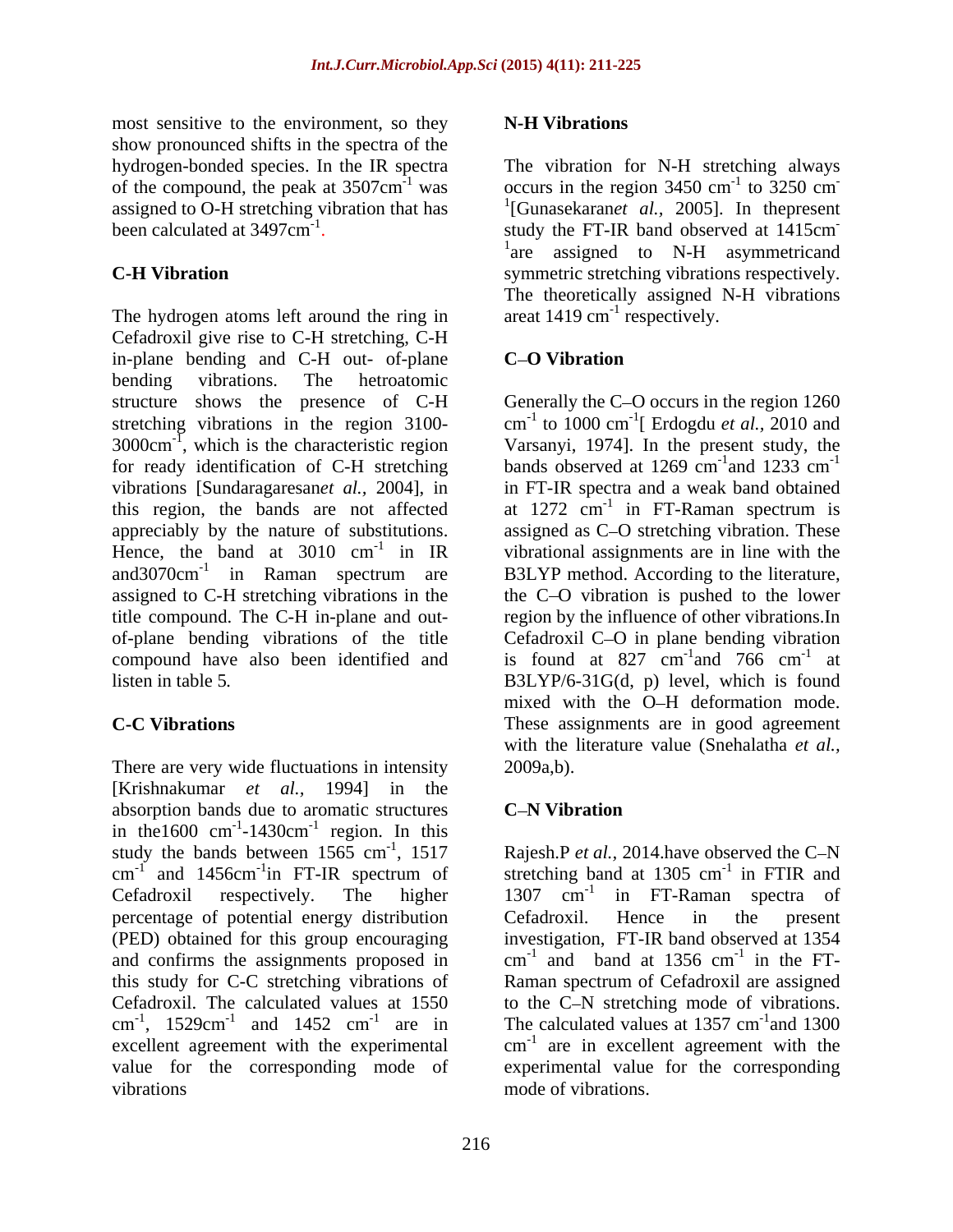| <b>Bond Length</b> $(\AA)$                                                                                                                                                                                                                                                                                                                                                                                                                                                  | <b>B3LYP</b> | <b>Bond Angle (°)</b>                      | <b>B3LYP</b> |
|-----------------------------------------------------------------------------------------------------------------------------------------------------------------------------------------------------------------------------------------------------------------------------------------------------------------------------------------------------------------------------------------------------------------------------------------------------------------------------|--------------|--------------------------------------------|--------------|
|                                                                                                                                                                                                                                                                                                                                                                                                                                                                             | 1.4274       | $S_5-C_4-H_{27}$                           | 105.20       |
| $\begin{array}{l} \hline N_1\hbox{-} C_2 \\ \hline N_1\hbox{-} C_6 \\ \hline N_1\hbox{-} C_8 \\ \hline C_2\hbox{-} C_3 \\ \hline C_2\hbox{-} C_3 \\ \hline C_3\hbox{-} C_4 \\ \hline C_4\hbox{-} H_{26} \\ \hline C_4\hbox{-} H_{27} \\ \hline C_4\hbox{-} H_{28} \\ \hline C_5\hbox{-} C_6 \\ \hline C_6\hbox{-} C_7 \\ \hline C_7\hbox{-} H_{17} \\ \hline C_7\hbox{-} H_{29} \\ \hline C_8\h$                                                                            | 1.4872       | $N_1-C_6-S_5$                              | 112.79       |
|                                                                                                                                                                                                                                                                                                                                                                                                                                                                             | 1.4108       | $H_{26}$ -C <sub>4</sub> -H <sub>27</sub>  | 107.89       |
|                                                                                                                                                                                                                                                                                                                                                                                                                                                                             | 1.3506       | $C_4-S_5-C_6$                              | 96.360       |
|                                                                                                                                                                                                                                                                                                                                                                                                                                                                             | 1.5011       | $N_1 - C_6 - C_7$                          | 88.130       |
|                                                                                                                                                                                                                                                                                                                                                                                                                                                                             | 1.5088       | $N_1-C_6-H_{28}$                           | 113.38       |
|                                                                                                                                                                                                                                                                                                                                                                                                                                                                             | 1.4983       | $S_5-C_6-C_7$                              | 120.06       |
|                                                                                                                                                                                                                                                                                                                                                                                                                                                                             | 1.8528       | $S_5-C_6-H_{28}$                           | 107.48       |
|                                                                                                                                                                                                                                                                                                                                                                                                                                                                             | 1.0928       | $C_7-C_6-H_{28}$                           | 114.10       |
|                                                                                                                                                                                                                                                                                                                                                                                                                                                                             | 1.0894       | $C_6$ -C <sub>7</sub> -C <sub>8</sub>      | 85.980       |
|                                                                                                                                                                                                                                                                                                                                                                                                                                                                             | 1.8290       | $C_6$ -C <sub>7</sub> -N <sub>17</sub>     | 119.95       |
|                                                                                                                                                                                                                                                                                                                                                                                                                                                                             | 1.5666       | $C_6 - C_7 - H_{29}$                       | 112.01       |
|                                                                                                                                                                                                                                                                                                                                                                                                                                                                             | 1.0911       | $C_8 - C_7 - N_{17}$                       | 118.14       |
|                                                                                                                                                                                                                                                                                                                                                                                                                                                                             | 1.5482       | $C_8$ - $C_7$ - $H_{29}$                   | 111.71       |
|                                                                                                                                                                                                                                                                                                                                                                                                                                                                             | 1.4257       | $N_{17}$ -C <sub>7</sub> -H <sub>29</sub>  | 107.79       |
|                                                                                                                                                                                                                                                                                                                                                                                                                                                                             | 1.0921       | $N_1-C_8-C_7$                              | 91.661       |
|                                                                                                                                                                                                                                                                                                                                                                                                                                                                             | 1.1953       | $N_1 - C_8 - O_{12}$                       | 131.59       |
|                                                                                                                                                                                                                                                                                                                                                                                                                                                                             | 1.2033       | $C_7-C_8-O_{12}$                           | 136.73       |
|                                                                                                                                                                                                                                                                                                                                                                                                                                                                             | 1.3503       | $C_2$ -C <sub>9</sub> -O <sub>10</sub>     | 124.81       |
|                                                                                                                                                                                                                                                                                                                                                                                                                                                                             | 0.9678       | $C_2$ - $C_9$ - $O_{11}$                   | 114.57       |
|                                                                                                                                                                                                                                                                                                                                                                                                                                                                             | 1.0962       | $O_{10}$ -C <sub>9</sub> -O <sub>11</sub>  | 120.61       |
|                                                                                                                                                                                                                                                                                                                                                                                                                                                                             | 1.0961       | $C_9$ -O <sub>11</sub> -H <sub>30</sub>    | 108.76       |
|                                                                                                                                                                                                                                                                                                                                                                                                                                                                             | 1.0848       | $C_3 - C_{13} - H_{31}$                    | 109.39       |
|                                                                                                                                                                                                                                                                                                                                                                                                                                                                             | 1.5469       |                                            | 109.33       |
| $\frac{C_{14}-C_{15}}{C_{14}-O_{16}}$                                                                                                                                                                                                                                                                                                                                                                                                                                       |              | $C_3 - C_{13} - H_{32}$                    |              |
|                                                                                                                                                                                                                                                                                                                                                                                                                                                                             | 1.2151       | $C_3 - C_{13} - H_{33}$                    | 112.42       |
|                                                                                                                                                                                                                                                                                                                                                                                                                                                                             | 1.3695       | $H_{31}$ -C <sub>13</sub> -H <sub>32</sub> | 106.69       |
|                                                                                                                                                                                                                                                                                                                                                                                                                                                                             | 1.5176       | $H_{31}$ -C <sub>13</sub> -H <sub>33</sub> | 108.80       |
|                                                                                                                                                                                                                                                                                                                                                                                                                                                                             | 1.4813       | $H_{32}$ -C <sub>13</sub> -H <sub>33</sub> | 110.02       |
|                                                                                                                                                                                                                                                                                                                                                                                                                                                                             | 1.0955       | $C_{15}$ -C <sub>14</sub> -O <sub>16</sub> | 122.65       |
|                                                                                                                                                                                                                                                                                                                                                                                                                                                                             | 1.0148       | $C_{15}$ - $C_{14}$ - $N_{17}$             | 113.43       |
|                                                                                                                                                                                                                                                                                                                                                                                                                                                                             | 1.3984       | $O_{16}$ -C <sub>14</sub> -N <sub>17</sub> | 123.85       |
| $\begin{array}{c} \underline{C_{14}-N_{17}} \\ \underline{C_{15}-C_{18}} \\ \underline{C_{15}-N_{25}} \\ \underline{C_{15}-N_{34}} \\ \underline{N_{17}-H_{35}} \\ \underline{C_{18}-C_{19}} \\ \underline{C_{18}-C_{20}} \\ \underline{C_{19}-C_{20}} \\ \underline{C_{19}-H_{36}} \\ \underline{C_{20}-C_{21}} \\ \underline{C_{20}-H_{37}} \\ \underline{C_{21}-C_{22}} \\ \underline{C_{22}-C_{23}} \\ \underline{C_{22}-C_{23}} \\ \underline{C_{22}-H_{38}} \\ \end{$ | 1.3977       | $C_{14}$ -C <sub>15</sub> -C <sub>18</sub> | 112.81       |
|                                                                                                                                                                                                                                                                                                                                                                                                                                                                             | 1.3892       | $C_{14}$ -C <sub>15</sub> -N <sub>25</sub> | 110.45       |
|                                                                                                                                                                                                                                                                                                                                                                                                                                                                             | 1.0858       | $C_{14}$ -C <sub>15</sub> -H <sub>34</sub> | 103.95       |
|                                                                                                                                                                                                                                                                                                                                                                                                                                                                             | 1.3954       | $C_{18}$ -C <sub>15</sub> -N <sub>25</sub> | 114.35       |
|                                                                                                                                                                                                                                                                                                                                                                                                                                                                             | 1.0831       | $C_{18}$ -C <sub>15</sub> -H <sub>34</sub> | 107.99       |
|                                                                                                                                                                                                                                                                                                                                                                                                                                                                             | 1.3968       | $N_{25}$ -C <sub>15</sub> -H <sub>34</sub> | 106.50       |
|                                                                                                                                                                                                                                                                                                                                                                                                                                                                             | 1.3647       | $C_7-N_{17}-C_{14}$                        | 122.08       |
|                                                                                                                                                                                                                                                                                                                                                                                                                                                                             | 1.3906       | $C_7-N_{17}-H_{35}$                        | 122.50       |
|                                                                                                                                                                                                                                                                                                                                                                                                                                                                             | 1.0862       | $C_{14} - N_{17} - H_{35}$                 | 114.96       |
|                                                                                                                                                                                                                                                                                                                                                                                                                                                                             | 1.0843       | $C_{15}$ -C <sub>18</sub> -C <sub>19</sub> | 120.13       |
|                                                                                                                                                                                                                                                                                                                                                                                                                                                                             | 0.9628       | $C_{15}$ -C <sub>18</sub> -C <sub>23</sub> | 121.72       |
|                                                                                                                                                                                                                                                                                                                                                                                                                                                                             | 1.0144       | $C_{19}$ -C <sub>18</sub> -C <sub>23</sub> | 118.02       |
|                                                                                                                                                                                                                                                                                                                                                                                                                                                                             | 1.0167       | $C_{18}$ -C <sub>19</sub> -C <sub>20</sub> | 121.59       |
|                                                                                                                                                                                                                                                                                                                                                                                                                                                                             | 126.54       | $C_{18}$ -C <sub>19</sub> -H <sub>36</sub> | 119.52       |
|                                                                                                                                                                                                                                                                                                                                                                                                                                                                             | 130.93       | $C_{20}$ -C <sub>19</sub> -H <sub>36</sub> | 118.88       |
|                                                                                                                                                                                                                                                                                                                                                                                                                                                                             | 94.271       | $C_9 - C_{20} - C_{21}$                    | 119.63       |
|                                                                                                                                                                                                                                                                                                                                                                                                                                                                             | 117.16       | $C_{19}$ -C <sub>20</sub> -H <sub>37</sub> | 121.41       |
|                                                                                                                                                                                                                                                                                                                                                                                                                                                                             | 116.69       | $C_{21}$ -C <sub>20</sub> -H <sub>37</sub> | 118.95       |
|                                                                                                                                                                                                                                                                                                                                                                                                                                                                             | 126.00       | $C_{20}$ -C <sub>21</sub> -C <sub>22</sub> | 119.60       |
| $\begin{array}{c} \underline{C_{23}-H_{39}} \\ \underline{O_{24}-H_{40}} \\ \underline{N_{25}-H_{41}} \\ \underline{C_{2}-N_{1}-C_{6}} \\ \underline{C_{2}-N_{1}-C_{8}} \\ \underline{C_{6}-N_{1}-C_{8}} \\ \underline{N_{1}-C_{2}-C_{3}} \\ \underline{N_{1}-C_{2}-C_{9}} \\ \underline{C_{3}-C_{2}-C_{3}-C_{4}} \\ \underline{C_{2}-C_{3}-C_{13}} \\ \underline{C_{4}-C_{3}-C_{13}} \\ \underline{C_{3}-C_{4}-H_{26}} \\ \underline{C_{3}-C_{4}-H_{27}} \\ \underline{$   | 117.44       | $C_{20}$ -C <sub>21</sub> -O <sub>24</sub> | 117.57       |
|                                                                                                                                                                                                                                                                                                                                                                                                                                                                             |              |                                            |              |
|                                                                                                                                                                                                                                                                                                                                                                                                                                                                             | 126.17       | $C_{22}-C_{21}-O_{24}$                     | 122.81       |
|                                                                                                                                                                                                                                                                                                                                                                                                                                                                             | 116.36       | $C_{21}$ -C <sub>22</sub> -C <sub>23</sub> | 120.08       |
|                                                                                                                                                                                                                                                                                                                                                                                                                                                                             | 112.08       | $C_{21}$ - $C_{22}$ - $H_{38}$             | 119.98       |
|                                                                                                                                                                                                                                                                                                                                                                                                                                                                             | 111.27       | $C_{23}-C_{22}-H_{38}$                     | 119.92       |
|                                                                                                                                                                                                                                                                                                                                                                                                                                                                             | 111.30       | $C_{18}$ -C <sub>23</sub> -C <sub>22</sub> | 121.05       |
|                                                                                                                                                                                                                                                                                                                                                                                                                                                                             | 108.80       | $C_{18}$ - $C_{23}$ - $H_{39}$             | 120.12       |

### **Table.1** Optimized geometrical parameters of like bond length and bond angles of cefadroxil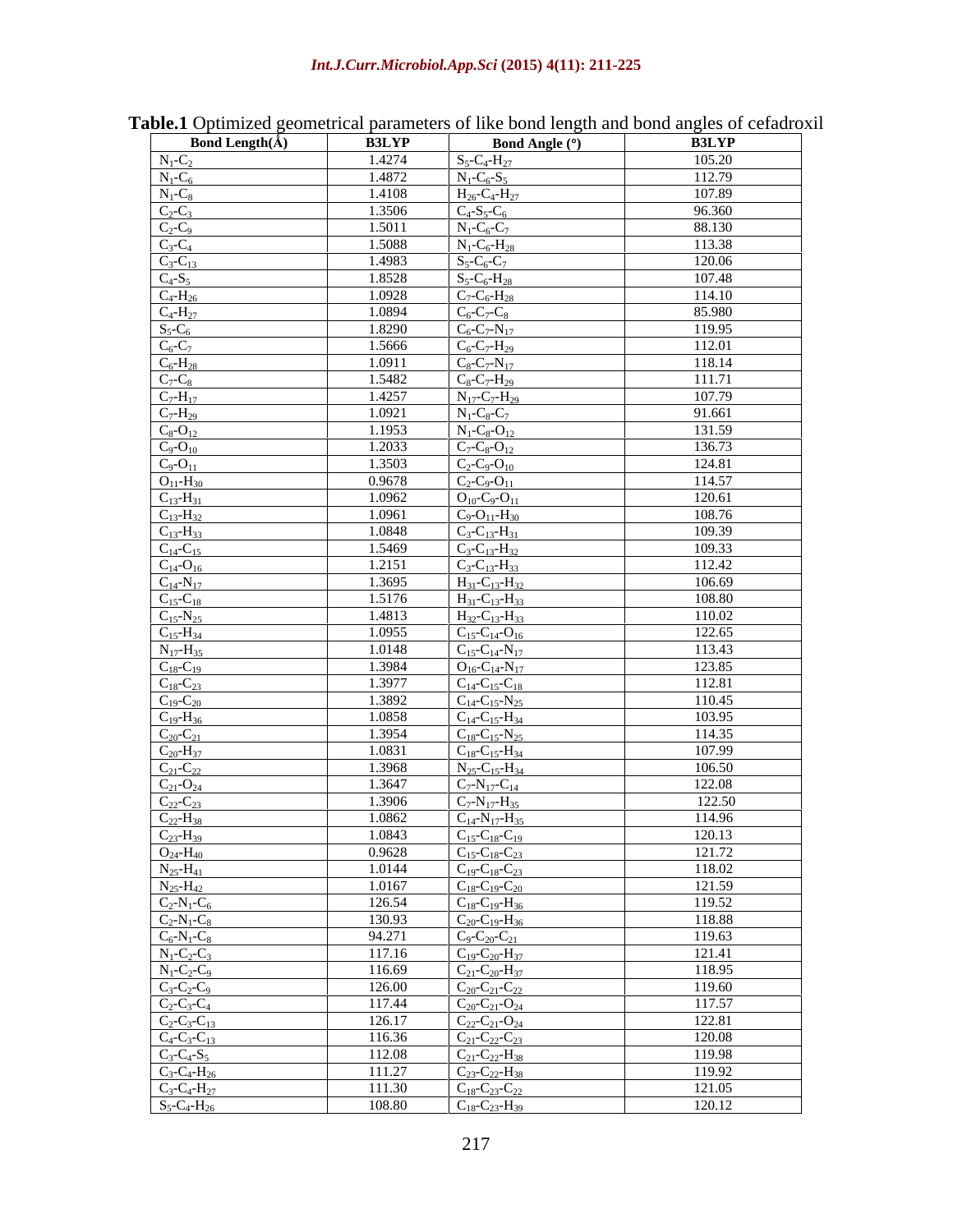|             | $TD-B3LYP/6-311G(d,p)$ |                 |                                  |
|-------------|------------------------|-----------------|----------------------------------|
|             | <b>Gas Phase</b>       | Expt.           | <b>Major Contributions</b>       |
| <b>Lcal</b> | E(eV)                  | $\lambda$ obs   |                                  |
| 273.22      | 3.8908                 | $\Omega$<br>21/ | HOMO->LUMO (69%)                 |
| 260.26      | 4.0841                 |                 | $H-1$ ->LUMO (63%)               |
| 235.18      | 4.3148                 | 230<br>$\sim$   | $H-1>>L+1$ (-20%), H- $>L$ (22%) |

# **Table.2** The UV-Vis Excitation Energy of Cefadroxil

| <b>Atoms</b>           | Charge (eV) | <b>Atoms</b>    | <b>Charge (eV)</b> | <b>Atoms</b> | <b>Charge (eV)</b> |
|------------------------|-------------|-----------------|--------------------|--------------|--------------------|
| $N_1$                  | 0.490       | $C_{15}$        | $-0.129$           | $H_{29}$     | 0.181              |
| $C_2$                  | 0.082       | $O_{16}$        | $-0.357$           | $H_{30}$     | 0.245              |
| $C_3$                  | $-0.042$    | $N_{17}$        | $-0.394$           | $H_{31}$     | 0.128              |
| $C_4$                  | $-0.381$    | $C_{18}$        | $-0.055$           | $H_{32}$     | 0.126              |
| $S_5$                  | 0.143       | $C_{19}$        | $-0.075$           | $H_{33}$     | 0.159              |
| $C_6$                  | $-0.130$    | $C_{20}$        | $-0.085$           | $H_{34}$     | 0.162              |
| $C_7$                  | $-0.073$    | $C_{21}$        | 0.157              | $H_{35}$     | 0.234              |
| $C_8$                  | 0.358       | $C_{22}$        | $-0.129$           | $H_{36}$     | 0.081              |
| $C_9$                  | 0.432       | $C_{23}$        | $-0.033$           | $H_{37}$     | 0.105              |
| $O_{10}$               | $-0.324$    | O <sub>24</sub> | $-0.359$           | $H_{38}$     | 0.092              |
| $O_{11}$               | $-0.291$    | $N_{25}$        | $-0.464$           | $H_{39}$     | 0.096              |
| $O_{12}$               | $-0.287$    | $H_{26}$        | 0.187              | $H_{40}$     | 0.248              |
| $\sqrt{ }$<br>$C_{13}$ | $-0.267$    | $H_{27}$        | 0.168              | $H_{41}$     | 0.209              |
| $\sim$<br>$C_{14}$     | 0.387       | $H_{28}$        | 0.169              | $H_{42}$     | 0.210              |

### **Table.3** Natural bond analysis of cefadroxil

**Table.4** Thermodynamic properties of cefadroxil

| Temperature | <b>Entropy</b> | <b>Enthalpy</b> | <b>Heat Capacity</b> |
|-------------|----------------|-----------------|----------------------|
| 100         | 348.23         | 106.87          | 7.2700               |
| 200         | 438.63         | 158.87          | 20.610               |
| 298         | 511.43         | 209.55          | 38.670               |
| 300         | 512.73         | 210.52          | 39.060               |
| 400         | 580.41         | 261.92          | 62.710               |
| 500         | 643.91         | 307.69          | 91.250               |
| 600         | 703.51         | 346.12          | 124.00               |
| 700         | 759.33         | 377.91          | 160.25               |
| 800         | 811.57         | 404.32          | 199.41               |
| 900         | 860.51         | 426.42          | 240.97               |
| 1000        | 906.43         | 445.05          | 284.57               |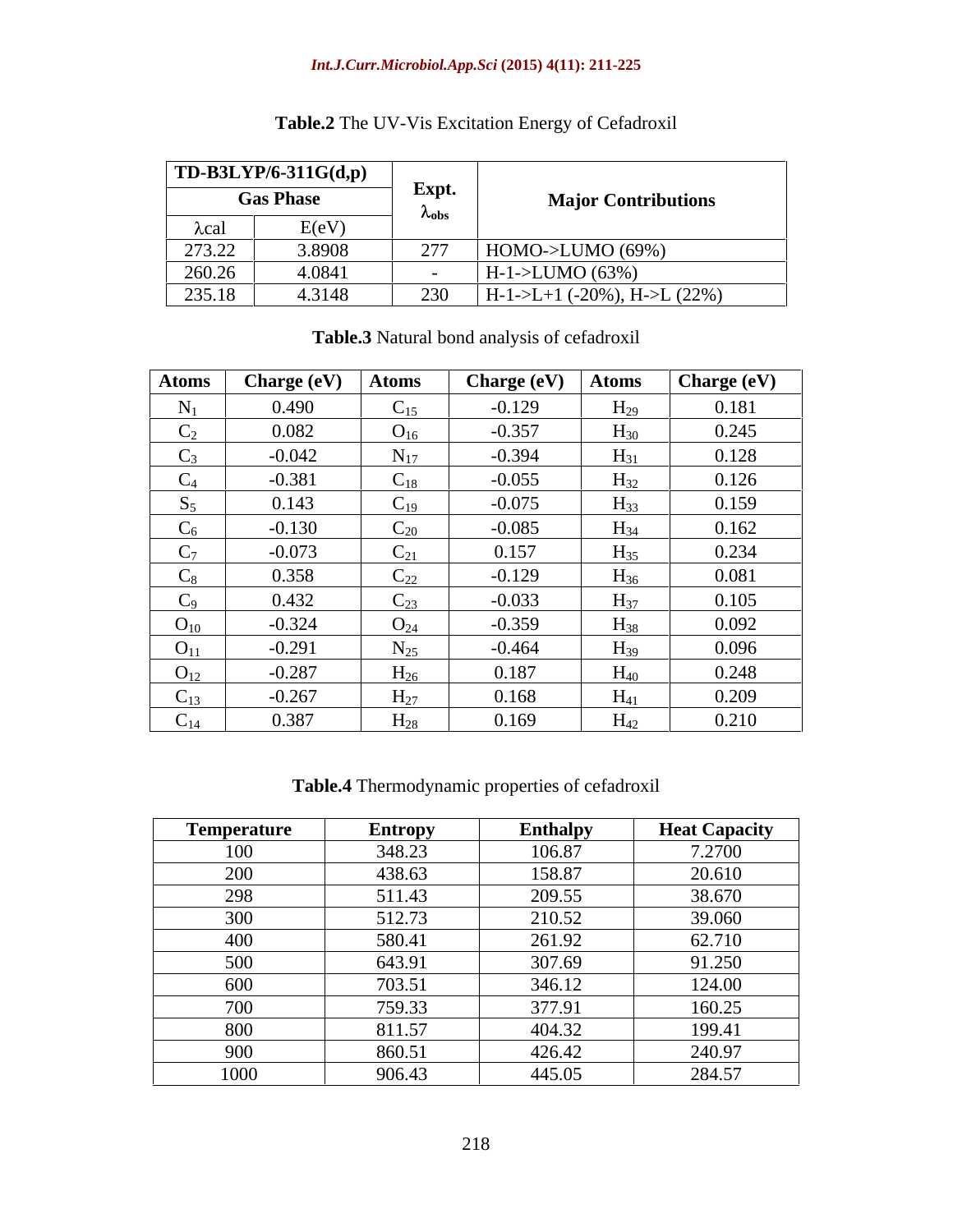| <b>B3LYP/</b>   |                      | <b>Experimental</b>  | Vibrational Assignments+PED(%)                        |
|-----------------|----------------------|----------------------|-------------------------------------------------------|
| $6 - 311G(d,p)$ | $FT-IR(cm^{-1})$     | $FT-R(cm^{-1})$      |                                                       |
| 3497            | 3507                 | $\sim$ $ -$          | vOH(100)                                              |
| 3465            | $\sim$ $ \sim$       | $\sim$ $-$           | vOH(100)                                              |
| 3458            | $\sim$               | $\sim$ $-$           | $vNH_2(100)$                                          |
| 3450            |                      | $\sim$ 100 $-$       | $vNH_2(99)$                                           |
| 3419            | 3415                 | $\sim$ $ -$          | $vNH_2(99)$                                           |
| 3199            | 3199                 | $\sim$ $-$           | vCH(96)                                               |
| 3195            | $\sim$ $ \sim$       | $\sim$ $ -$          | vCH(93)                                               |
| 3178            |                      | $\sim$ $ \sim$       | vCH(91)                                               |
| 3175            | $\sim$ $ \sim$       | $\sim$ $ -$          | vCH(93)                                               |
| 3141            | $\sim$ $-$           | $\sim$ $ \sim$       | vCH(88)                                               |
| 3085            | $\sim$ 100 $\mu$     | 3070                 | vCH <sub>2</sub> (100)                                |
| 3041            | $\sim$ $ \sim$       | $\sim$ $-$           | vCH(96)                                               |
| 3039            | $\sim$ $-$           | $\sim$ $ -$          | vCH <sub>2</sub> (99)                                 |
| 3013            | 3010                 | $\sim$ $-$           | vCH <sub>2</sub> (100)                                |
| 2961            | $\sim$ $ \sim$       | $\sim$ $ -$          | vCH <sub>2</sub> (93)                                 |
| 2132            | $\sim$ $-$           | $\sim$ $ \sim$       | $\big $ vOC (88)                                      |
| 2066            | $\sim 100$ m $^{-1}$ | $\sim$ $-$           | $\overline{vOC}$ (84)                                 |
| 2002            | $\sim 10^{-10}$      | $\sim 100$           | vOC(85)                                               |
| 1888            | 1898                 | $\sim$ $-$           | $\mathrm{vCC}(69)$                                    |
| 1785            | $\sim$ $ \sim$       | $\sim$ $ \sim$       | $\mathrm{vCC}(60)$                                    |
| 1781            | $\sim$ $-$           | $\sim$ $-$           | $\text{uHNH (73)}+\tau\text{HNCC}(25)$                |
| 1734            | 1736                 |                      | $\mathrm{vCC}(42)$                                    |
| 1683            | 1685                 | $\sim$ $-$           | $\delta$ HCC(44)                                      |
| 1642            | $\sim$ $-$           | 1650                 | $\delta NC (22) + \delta HNC(53)$                     |
| 1606            | $\sim$ $ \sim$       | $\sim 100$ m $^{-1}$ | $\delta$ HCH(76) + $\tau$ HCCC(16)                    |
| 1550            | 1565                 | $\sim 100$           | $\sigma$ CC(25) + $\delta$ HCH(51) + $\delta$ HCC(13) |
| 1529            | 1517                 | $\sim$ $-$           | $\delta$ HCH(29)+ $\tau$ HCCC(10)                     |
| 1472            | $\sim$ $ \sim$ $-$   | $\sim$ 100 $\pm$     | $\delta$ HCH(64)                                      |
| 1468            | $\sim$               | $\sim$               | $\tau HCCC(47)+\delta HNC(27)$                        |
| 1452            | 1456                 |                      | $\sigma$ CC(43)+ $\delta$ HOC(19)                     |
| 1446            | $\sim 100$           | $\sim$ $-$           | $\nu$ OC (11)+ $\nu$ NC(21)+ $\delta$ HOC(27)         |
| 1441            | $\sim$ 100 $\mu$     | $\sim$ $ -$          | $\delta$ HCN(16)+ $\delta$ HCC(16)                    |
| 1435            | $\sim 100$           | $\sim$ $-$           | $\delta$ HCN (22)                                     |
| 1419            | 1415                 | $\sim$ $ \sim$       | υNC (18)+δHCN (22)+ δHCS(37)                          |
| 1376            | $\sim$ $ \sim$       | 1393                 | $\text{vOC } (47) + \delta \text{HCS}(12)$            |
| 1374            |                      | $\sim 100$           | $\sigma$ CC(12)+ $\delta$ HOC(14)+ $\tau$ HCSC(14)    |
| 1365            |                      |                      | $HCSC(16)+vNC(16)$                                    |
| 1357            | 1354                 | 1356                 | $\mathbf{W}$ C (23)+ $\delta$ HNC(13)                 |
| 1336            | $\sim$ $ \sim$       | $\sim$ $ -$          | $\sigma$ CC (10)+ $\delta$ HCS(13)+ $\tau$ HCSC(19)   |
| 1300            | 1309                 | $\sim$ $ \sim$       | $\delta$ HNC(14)+ $\tau$ HCCN(19)                     |
| 1299            | 1284                 | $\sim$               | $\nu CC (70)+\tau HCCN(27)$                           |

# **Table.5** Vibrational assignments of cefadroxil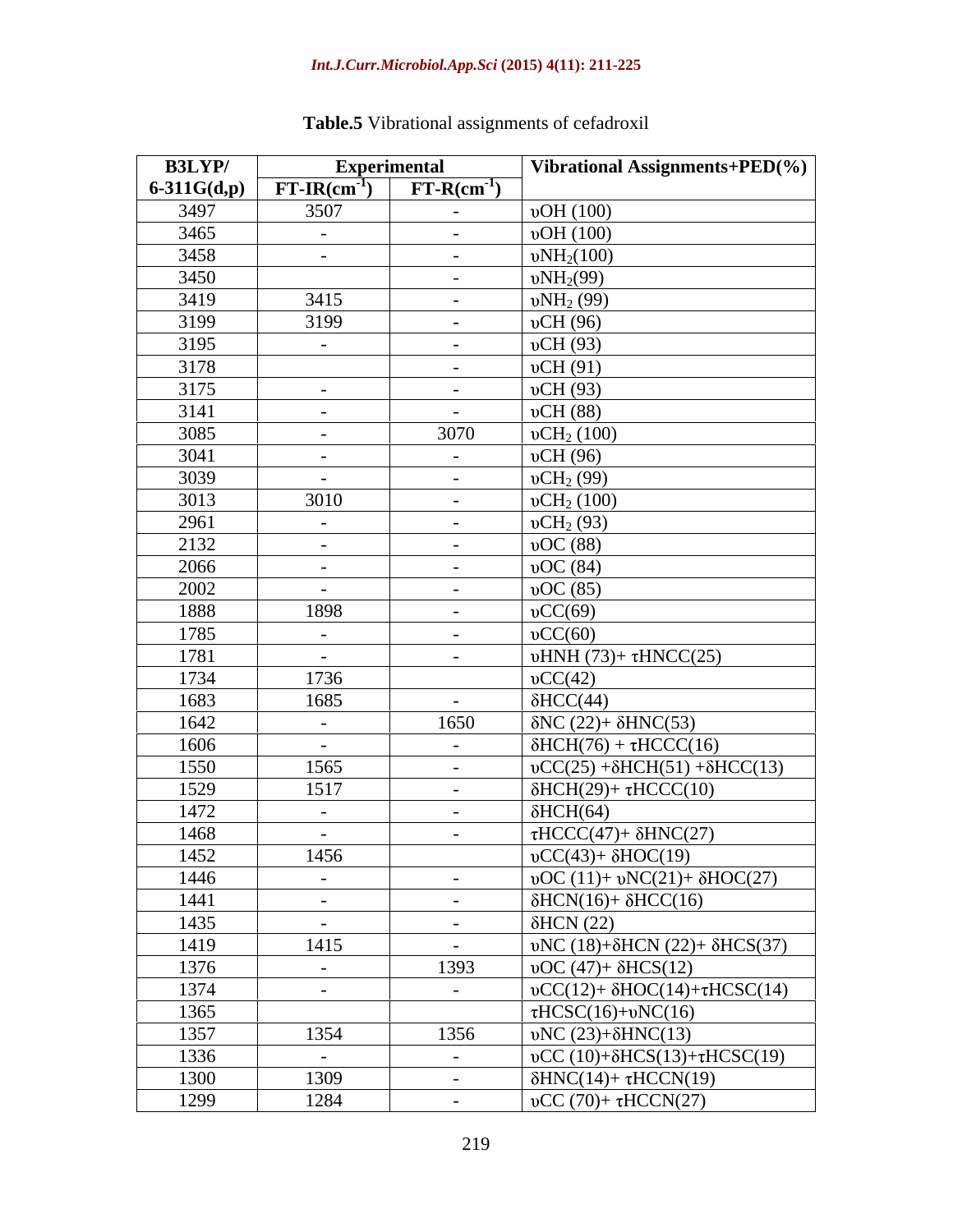| Int.J.Curr.Microbiol.App.Sci (2015) 4(11): 211-225 |
|----------------------------------------------------|
|----------------------------------------------------|

| 1252 | 1269       | 1272           | $\delta \text{OC}(13) + \delta \text{HOC}(21)$ |
|------|------------|----------------|------------------------------------------------|
| 1251 | 1233       | $\sim$ $ \sim$ | $\delta$ HOC(36)+ $\delta$ HCC(12)             |
| 1176 | 1198       | 1184           | $vNC(11)+vOC(14)$                              |
| 1099 | 1094       | $\sim$ $-$     | $\nu NC(12)$                                   |
| 1077 | 1070       | $\sim$ $-$     | $\delta$ CCC(45)                               |
| 1068 | 1044       | $\sim$ $-$     | $\delta CNC(10)$                               |
| 1010 | 1024       | $\sim$ $-$     | $\tau$ HCCC(85)                                |
| 985  | 984        | $\sim$ $-$     | $\tau$ HCCC(76)+ $\tau$ CCCC(11)               |
| 973  | 954        | $\sim$ $ \sim$ | $\mathrm{vCC}(27)$                             |
| 878  | $\sim$     |                | $\gamma$ OCCC(13)+ $\tau$ HCCC(33)             |
| 867  | $\sim$ $-$ | $\sim$ $ \sim$ | $\tau$ HCCC(55)                                |
| 859  | 844        | 843            | $\gamma$ OCNC (13)                             |
| 827  | 827        | $\sim$ $-$     | $\gamma$ OCOC (13)                             |
| 802  | 816        | $\sim$ $ \sim$ | $\delta OCN(13)+\delta CCC(18)$                |
| 766  | 749        | 750            | $\delta OCO(13)$                               |
| 693  | 694        | $\sim$ $-$     | $\upsilon$ CCC(16)+ $\delta$ OCO(35)           |
| 667  | 634        |                | $v$ CCC(75)                                    |
| 630  | 607        | 635            | $\upsilon$ OCN(10)                             |
| 511  | 553        | 529            | $\gamma$ NCCC (12)+ $\gamma$ OCNC(12)          |
| 457  | 457        | $\sim$ $-$     | $\nu$ CCN(11)                                  |
| 376  | $\sim$     | $\sim$ $-$     | $v$ CCC(20)                                    |
| 260  | $\sim$     | $\sim$ $-$     | $\upsilon$ CCC(10)                             |
| 224  | $\sim$     | $\sim$ $-$     | $\upsilon$ CCN(12)                             |

υ-Stretching;δ-in-plane-bending;τ-torsion;γ-out-of-plane-bending

# **Fig.1** Molecular structure of cefadroxilalong with numbering of atoms

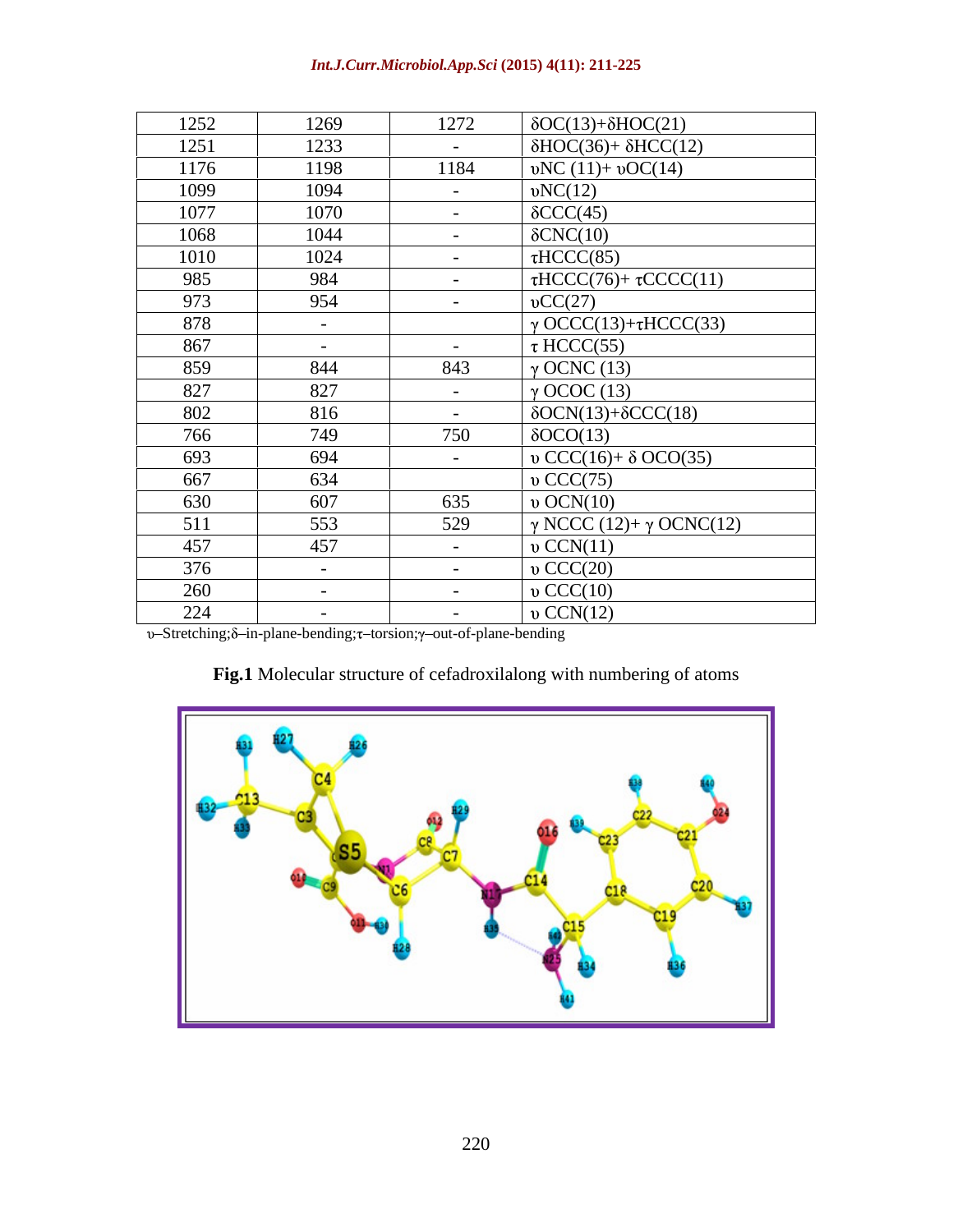

**Fig.2** Molecular electrostatic potential of cefadroxil

**Fig.3** UV -Visible spectrum of CEfadroxil

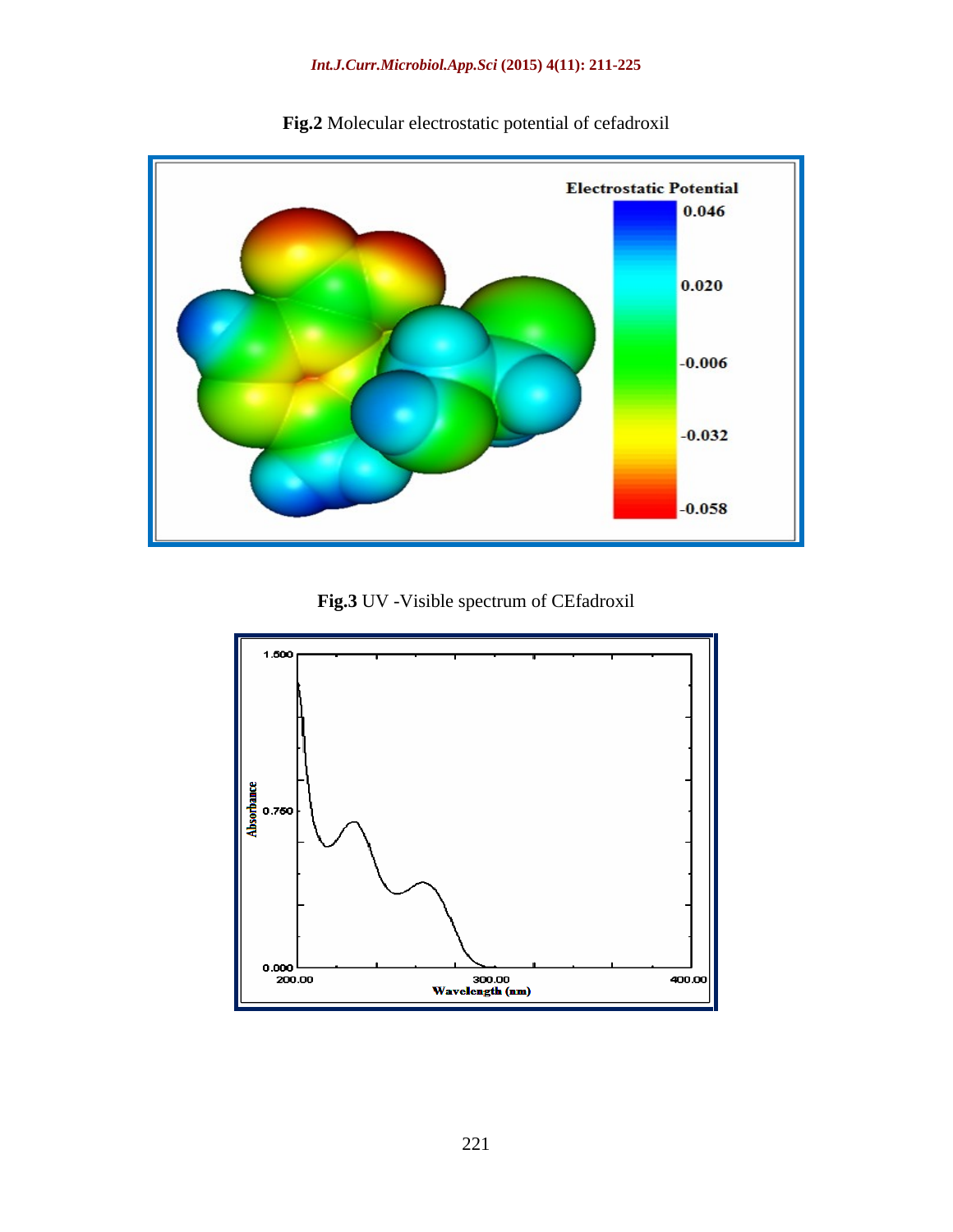

**Fig.4** Natural population analysis chart of cefadroxil

**Fig.5** Correlation graph between thermodynamic parameters and temperature

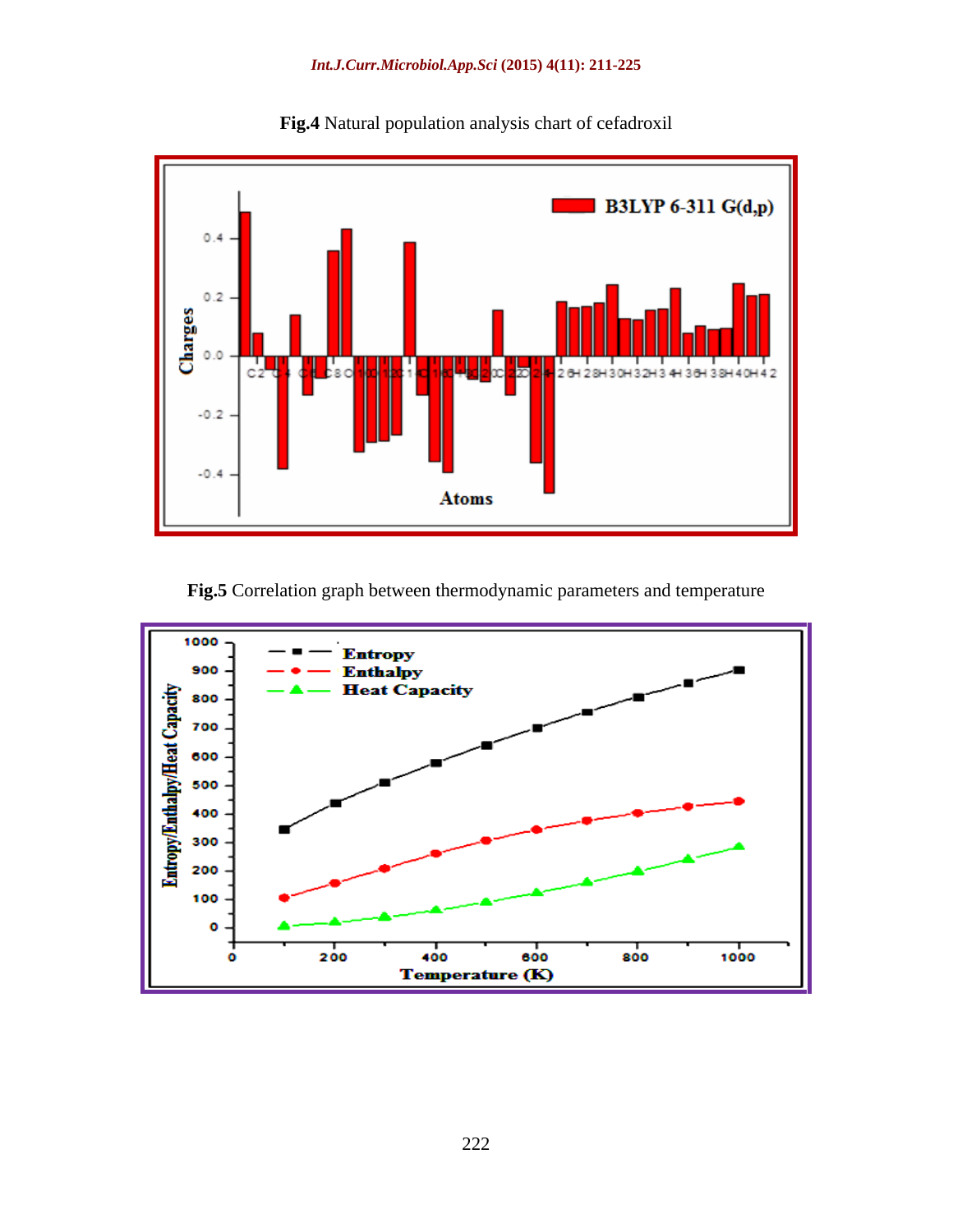

**Fig.6** Frontier molecular orbital of cefadroxil

**Fig.7** FT-Raman spectra of cefadroxil **Fig. 8** FT-IR spectra of cefadroxil

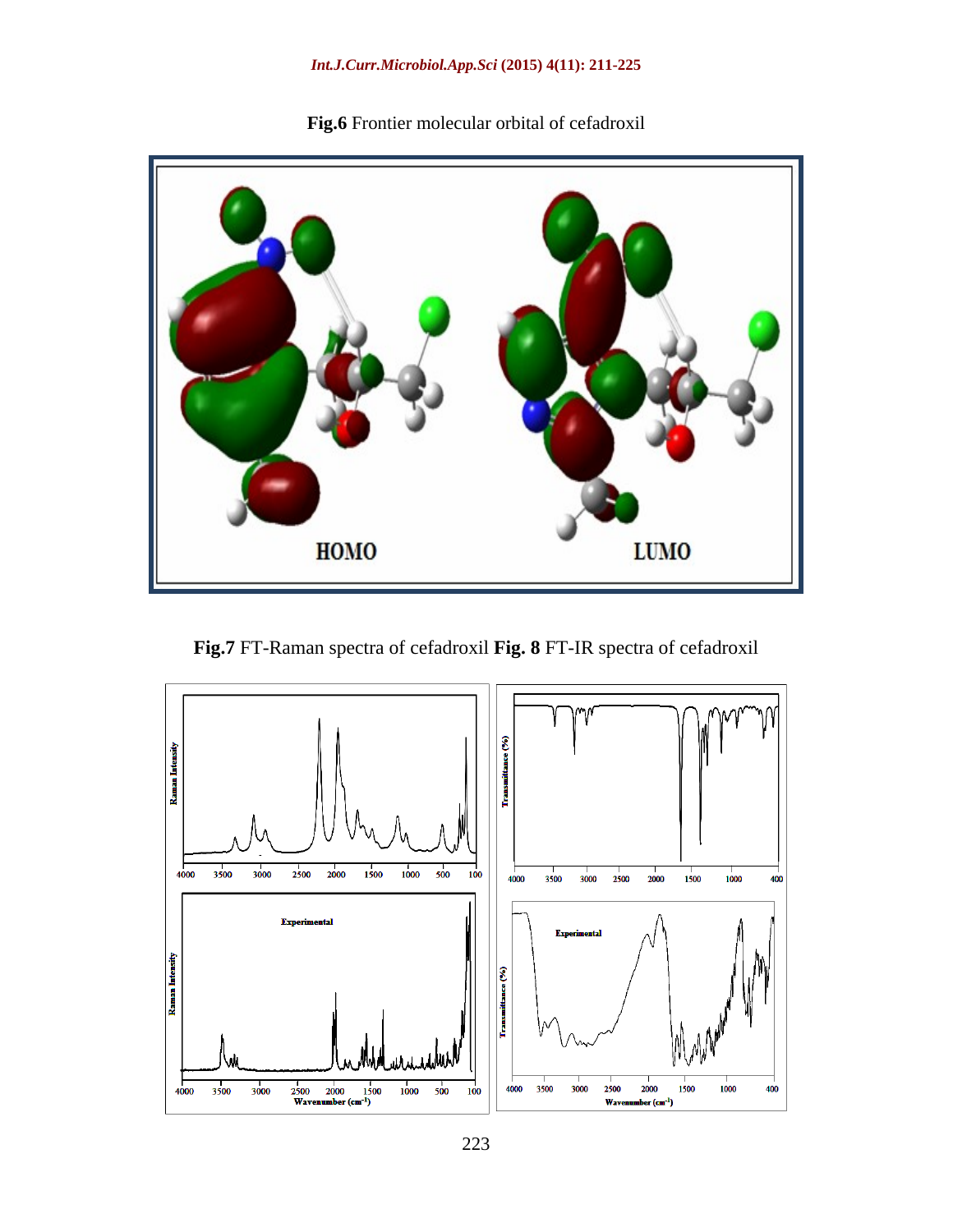Raman spectra of cefadroxil were recorded 502981-2992. and computed vibrational wavenumbers and Gunasekaran, S., Ponnambalam, U., Muthu, their PED were calculated. The molecular structural parameters like bond length, bond angles, thermodynamic properties and Hartstein, A.L., Patrick, K.E., Jones, S.R., vibrational frequencies of the fundamental modes of the optimized geometry have been determined from DFT calculations using B3LYP/6-311G (d,p) basis set. The and cephalexin, *Antimicrob. Agents* electronic properties were also calculated Chemother., 12:93-97. and compared with the experimental UV-Vis spectrum. The calculated HOMO and LUMO energies were used to analyse Technology. the charge transfer within the molecule. The Jamroz, M.H. 2004. Vibrational Energy predicted MEP figure revealed the negative Distribution Analysis VEDA 4, regions of the molecule, was subjected to the

- 
- Auda, S.H., Mrestani, Y., Ahmed, A.M.S., ions using capillary electrophoresis.
- Becke, A.D. 1992. *J. Chem. Phys.,* 97:
- Becke, A.D. 1993. *J. Chem. Phys.,* 98:
- Hubert Joe, I. 2010. *J. Mol. Struct.,*
- 
- Frisch, A., Nielsen, A.B., Holder, A.J. 2003. Inc. Spectrosc., 40: 419–428.
- Revision A02, Inc., Wallingford, CT.
- In conclusion, the vibrational FT-IR and FT- Gece, G., Corros, 2008. *Science,* Pp. 502981 2992.
	- S., Anand, G. 2004. *Indian J. Pure Appl. Physics,* 46: 162.
	- Miller, M.J., Bryant, R.E. 1977. Comparison of pharmacological and antimicrobial properties of cefadroxil *Chemother.,* 12: 93–97.
	- Irikura, K.K. 2002. THERMO.PERL Script, National Institute of Standards and Technology.
	- Distribution Analysis VEDA 4, Warsaw.
- electrophilic attack of this compound. Jug. K., Maksic, Z.B. 1991. In: Maksic Z.B. **References bonding**, Part – 3. Springer, Berlin. (Ed.), Theoretical model of chemical Pp. 233–238.
- Atalay, Y., Avil, D., Basaoglu, A. 2008. *Struct. Chem.,* 19: 239 243. Natarajan, A. 1994. *Asian J. Phy.,* Krishnakumar, V., Sundarasan, N., PP. 3167.
	- Neubert, R.H.H. 2009. Lee, C., Yang, W., Parr, R.G. 1988*. Phys.* Characterization of the interaction Rev. B., 37: 785–789. *Rev. B., 37: 785–789.*
	- of cefadroxil with different metal Lewis, D.F.V., Ioannides, C., Parke, D.V. 1994. *Xenobiotica,* 24: 401 408.
	- *Electrophoresis,* 30: 1066 1070. Monasterios, Milagros Avendano, Mari a 9173 9177. Charris, 2006. *J. Mol. Struct.,* 798: Isabel Amaro, Wilson Ifante, Jamie 102–108.
- 5648–5652. Mrozek-Lyszczek, R. 2004. Thermal Erdogdu, Y., Unsalan, O., Amalanathan, M., 980: 24 30. Coupled TG-DSC and TG-FTIR Fliszar, S. 1983. Charge distributions and techniques. J. Thermal Anal. chemical effects. Springer, New Calorim., 78: 473–486. Mrozek-Lyszczek, R. 2004. Thermal investigations of cefadroxil complexes with transition metals. techniques. *J. Thermal Anal. Calorim., 78: 473–486.* 
	- York. Padmaja, L., Ravikumar, C., Sajan, D., Joe, Gauss view Users' Manual, Gaussian Melson, OF. 2009. J. Raman I.H., Jayakumar, V.S., Petti, G.R., Nelson, OF. 2009. *J. Raman Spectrosc.,* 40: 419–428.
- Frisch, M.J., Trucks, G.W., Schlegel, H.B., Pfeffer, M., Jackson, A., Ximenes, J., Perche Scuseria, *et al.* 2004. Gaussian 03W, de Menezes, J. 1977. Comparative human oral clinical pharmacology of cefadroxil, cephalexin, and